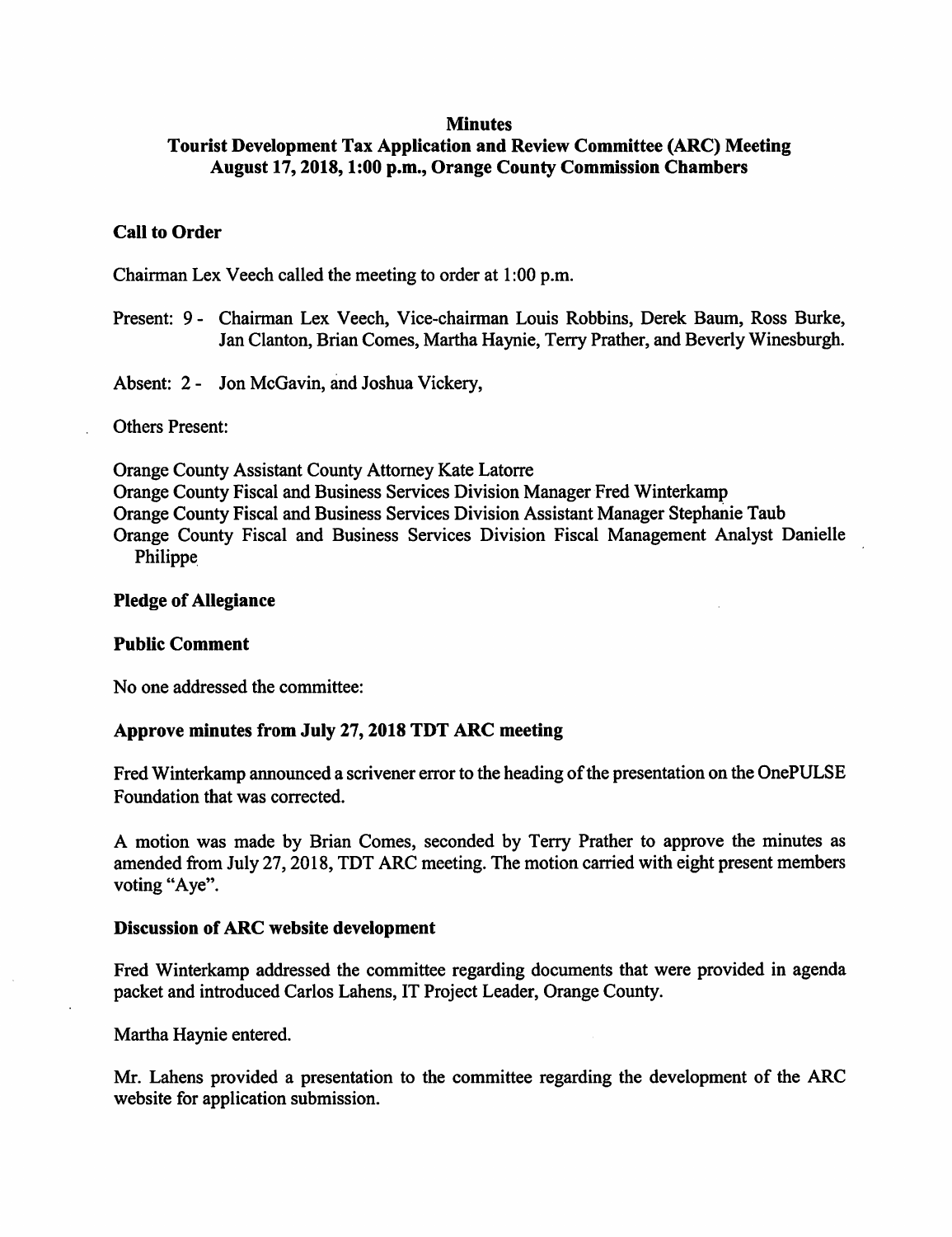Discussion ensued.

No action taken.

## ARC Evaluation Scoring Exercise

Fred Winterkamp addressed the committee regarding a mock exercise for the ARC Evaluation Scoring. The committee members commenced with the mock exercise of scoring a fictitious application for training purposes.

Discussion ensued.

No action taken.

## Consideration of dates for next 2018 ARC Application Window

Fred Winterkamp addressed the committee with a time window for accepting applications to begin on September 24,2018 and to close the window on November 14,2018.

Discussion ensued.

A motion was made by Terry Prather, seconded by Beverly Winesburgh to open the window to accept TDT grant applications from September 24,2018 through November 14,2018. The motion carried with nine present members voting "Aye".

## Distribution of OnePULSE and Orlando Ballet applications to ARC.

Fred Winterkamp provided the committee members with two thumb drives each that contained the applications from the OnePULSE Foundation and the Orlando Ballet to review prior to the next TDT ARC meeting.

Discussion ensued.

No action taken.

## Consider topics for the next ARC meeting September 17,2018 1:00 p.m.

No topics requested.